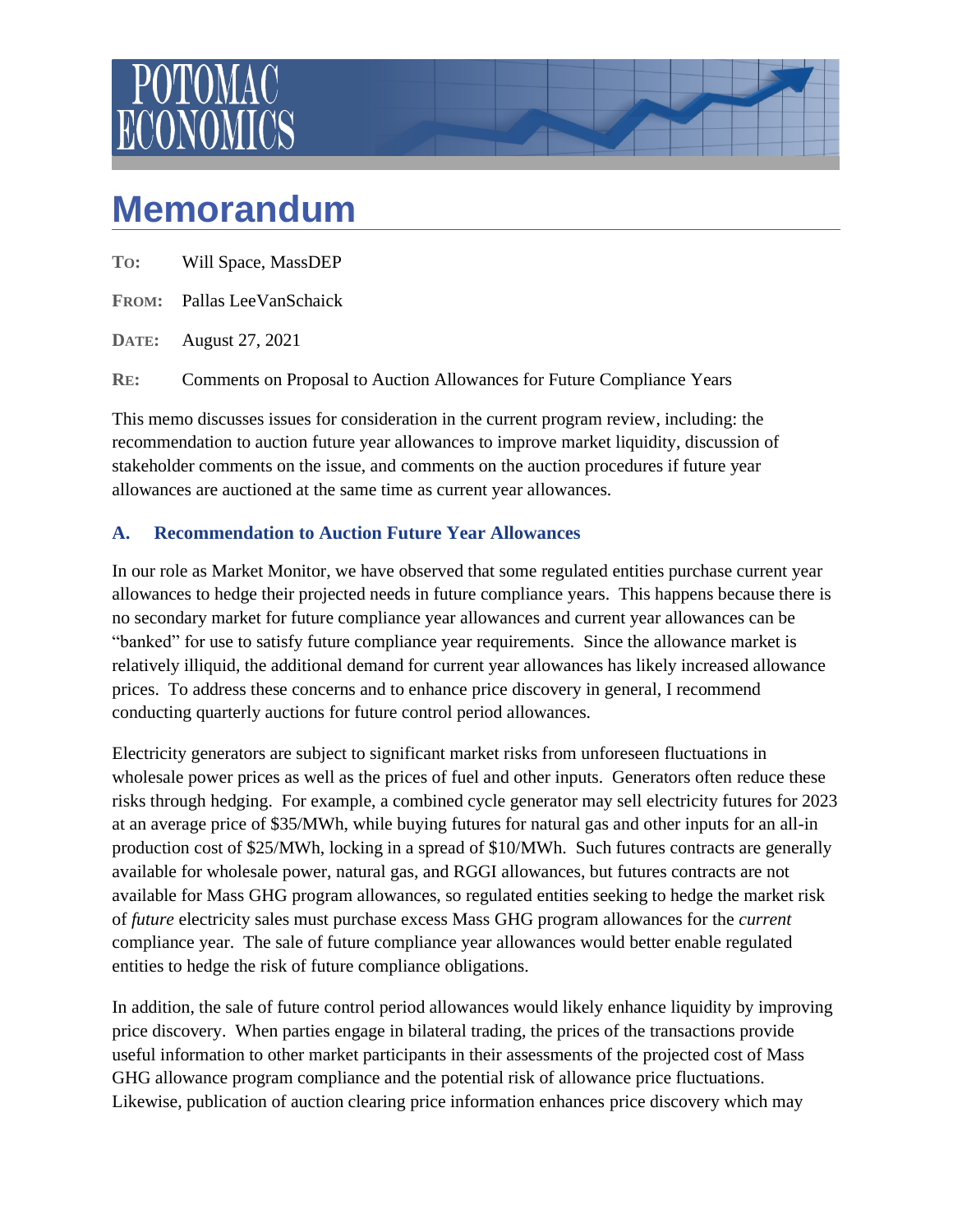

increase the willingness of some firms to offer financial hedges to regulated entities seeking allowances for future compliance years.

## **B. Stakeholder Comments**

In May, the Mass DEP received only two comments directly related to its proposal to auction allowances for future compliance years. The lack of comments on the proposed change should not be taken as an indication that the proposed change would not be beneficial for two reasons. First, firms that have a strong desire to purchase future compliance period allowances may be reluctant to say so publicly since this might put them at a disadvantage in subsequent transactions. Second, only a quarter of regulated entities provided any comments related to the Mass GHG allowance program, and most of these comments were focused on proposals that would clearly benefit or harm the individual commenter. Commenters may not perceive significant benefit from an efficiency enhancement that would generally help all generators compete more effectively because consumers are usually the primary beneficiary of market efficiency improvements.

Specifically, one commenter recommended against auctioning allowances for future compliance years saying that it would "introduce an element of speculation". However, the primary purpose of auctioning future vintages is that it would help generators (most of whom do not have retail load customers) hedge market risk of price fluctuations for wholesale power and production inputs. Furthermore, the sale of future compliance year allowances is expected to increase price discovery, which would enhance liquidity and tend to reduce the price effects of speculative behavior.

The other commenter recommended against changes to provisions that could affect a regulated entity's ability to utilize allowances already purchased. For example, if the Mass DEP planned to impose allowance banking limits and it had already sold a large number of 2023 allowances, it might need to defer application of the new rule until after the deadline for 2023 compliance. However, since the proposal to sell future compliance year allowances would result in the sale of a relatively small number of allowances, it likely will not prevent the Mass DEP from applying future rule changes in the subsequent year.

Other less directly relevant comments included a suggestion to require facilities to offer banked allowances at auction each year and a suggestion to impose facility-specific bid limits. Both suggestions would tend to limit the ability of a single firm to acquire an excessively large holding of allowances, indicating that the commenters are concerned about whether allowances will be available when needed. It is worth mentioning that the sale of future year allowances would help address this concern by expanding the pool of allowances in circulation, thereby making it more difficult for a single firm to obtain an excessive number of allowances and easier for other firms to obtain needed allowances.